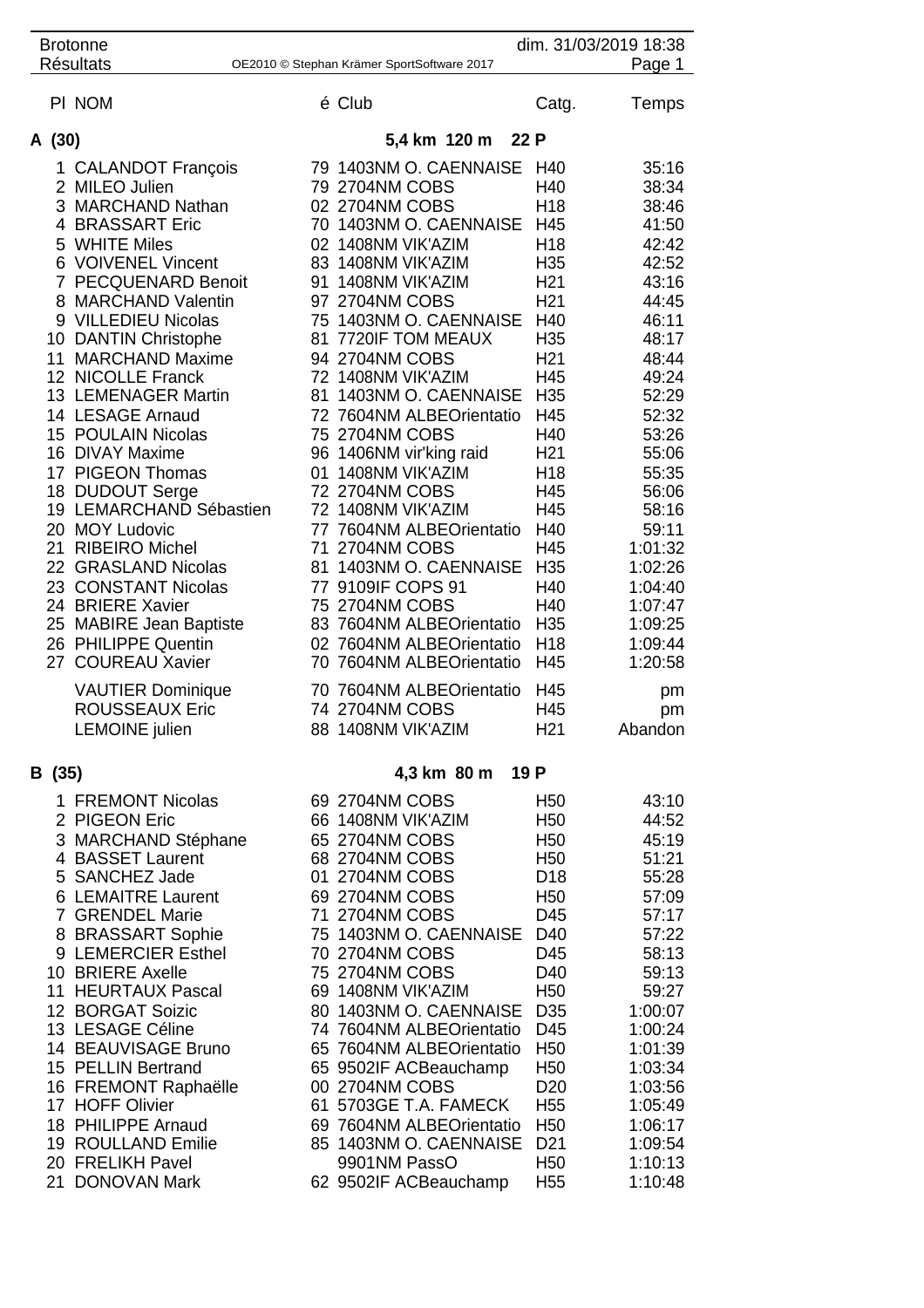| <b>Brotonne</b><br><b>Résultats</b>                                                                                                                                                                                   | OE2010 © Stephan Krämer SportSoftware 2017                                                                                                                                                                      |                  |                                                                                                                                                        | dim. 31/03/2019 18:38<br>Page 2                                                                            |  |  |
|-----------------------------------------------------------------------------------------------------------------------------------------------------------------------------------------------------------------------|-----------------------------------------------------------------------------------------------------------------------------------------------------------------------------------------------------------------|------------------|--------------------------------------------------------------------------------------------------------------------------------------------------------|------------------------------------------------------------------------------------------------------------|--|--|
| PI NOM                                                                                                                                                                                                                | é Club                                                                                                                                                                                                          |                  | Catg.                                                                                                                                                  | Temps                                                                                                      |  |  |
| B(35)                                                                                                                                                                                                                 |                                                                                                                                                                                                                 | 4,3 km 80 m 19 P |                                                                                                                                                        | (suite)                                                                                                    |  |  |
| 22 DUDOUT Loane<br>23 DUPONT Guillaume<br>24 PIERRE Elodie<br>25 VILLEDIEU Florence<br>26 WILD Candice<br>27 CARRE Emilie<br>28 LEMARCHAND Sandrine<br>29 LECLERE Camille<br>30 POULAIN Stéphanie<br>31 LEHAULT andré | 99 2704NM COBS<br>69 2704NM COBS<br>83 2704NM COBS<br>79 1403NM O. CAENNAISE<br>91 2704NM COBS<br>85 2704NM COBS<br>73 1408NM VIK'AZIM<br>92 7604NM ALBEOrientatio<br>76 2704NM COBS<br>63 1406NM vir'king raid |                  | D <sub>20</sub><br>H <sub>50</sub><br>D <sub>35</sub><br>D40<br>D <sub>21</sub><br>D <sub>21</sub><br>D45<br>D <sub>21</sub><br>D40<br>H <sub>55</sub> | 1:10:49<br>1:11:04<br>1:12:01<br>1:12:23<br>1:18:08<br>1:18:22<br>1:22:40<br>1:24:00<br>1:28:08<br>1:34:22 |  |  |
| <b>SANDEVOIR Benoit</b><br><b>LETOURNEUR Gaëlle</b><br><b>MAHALIN Estelle</b><br><b>SPRECHER Laurent</b>                                                                                                              | 63 1403NM O. CAENNAISE<br>81 1408NM VIK'AZIM<br>02 1403NM O. CAENNAISE<br>60 7604NM ALBEOrientatio                                                                                                              |                  | H <sub>55</sub><br>D <sub>35</sub><br>D <sub>18</sub><br>H <sub>55</sub>                                                                               | pm<br>pm<br>Abandon<br>Abandon                                                                             |  |  |
| C(12)                                                                                                                                                                                                                 |                                                                                                                                                                                                                 | 4,2 km 95 m 18 P |                                                                                                                                                        |                                                                                                            |  |  |
| 1 DESLANDES Gilles<br>2 ANTOINE Christine<br>3 CALANDOT J-Pierre<br>4 PICARD J-Pierre<br>5 VAUTIER Sophie<br>6 EUDIER Agnès<br>7 PANCHOUT Anne<br>8 COUPEY Guy<br>9 HOFF Mireille                                     | 55 1403NM O. CAENNAISE<br>64 1403NM O. CAENNAISE<br>50 1403NM O. CAENNAISE<br>57 2704NM COBS<br>69 1406NM vir'king raid<br>60 2704NM COBS<br>67 2704NM COBS<br>42 2704NM COBS<br>62 5703GE T.A. FAMECK          |                  | H <sub>60</sub><br>D <sub>55</sub><br>H65<br>H <sub>60</sub><br>D <sub>50</sub><br>D <sub>55</sub><br>D <sub>50</sub><br>H75<br>D <sub>55</sub>        | 49:02<br>53:14<br>1:05:14<br>1:06:33<br>1:15:26<br>1:19:17<br>1:22:55<br>1:29:53<br>1:55:41                |  |  |
| <b>BEAUVISAGE Valérie</b><br><b>CALANDOT Michelle</b><br><b>GRAIN Nathalie</b>                                                                                                                                        | 65 2704NM COBS<br>53 1403NM O. CAENNAISE<br>64 2704NM COBS                                                                                                                                                      |                  | D <sub>50</sub><br>D65<br>D <sub>55</sub>                                                                                                              | pm<br>pm<br>Abandon                                                                                        |  |  |
| D(6)                                                                                                                                                                                                                  |                                                                                                                                                                                                                 | 3,7 km 80 m 15 P |                                                                                                                                                        |                                                                                                            |  |  |
| 1 BRIERE Eliot<br>2 DUPONT Gauthier<br>3 HEURTAUX Ana<br>4 POULAIN Arthur<br>5 YAHI Enzo<br>6 LEMARCHAND Louis                                                                                                        | 03 2704NM COBS<br>03 2704NM COBS<br>03 1408NM VIK'AZIM<br>03 2704NM COBS<br>03 1403NM O. CAENNAISE<br>04 1408NM VIK'AZIM                                                                                        |                  | H <sub>16</sub><br>H <sub>16</sub><br>D <sub>16</sub><br>H <sub>16</sub><br>H <sub>16</sub><br>H <sub>16</sub>                                         | 35:34<br>36:30<br>41:02<br>42:21<br>46:23<br>51:07                                                         |  |  |
| Open Orange (3)                                                                                                                                                                                                       | 3,7 km 0 m 15 P                                                                                                                                                                                                 |                  |                                                                                                                                                        |                                                                                                            |  |  |
| 1 WERDA Justine<br>2 MARIE Loris                                                                                                                                                                                      | 92 1403NM O. CAENNAISE<br>99 1406NM vir'king raid                                                                                                                                                               |                  | <b>OpO</b><br>OpO                                                                                                                                      | 52:08<br>1:01:11                                                                                           |  |  |
| <b>PARQUET Frédéric</b>                                                                                                                                                                                               | 78 1408NM VIK'AZIM                                                                                                                                                                                              |                  | <b>OpO</b>                                                                                                                                             | Abandon                                                                                                    |  |  |
| E(10)<br>1 MAHALIN Flavie<br>2 TISSANDIER Agathe<br>3 BRASSART Elouan<br>4 POULAIN Justine<br>5 FRELIKH Pavel<br>6 MOY Cléante<br>7 RASSE NOE                                                                         | 05 1403NM O. CAENNAISE<br>05 2704NM COBS<br>06 1403NM O. CAENNAISE<br>05 2704NM COBS<br>9901NM PassO<br>06 7604NM ALBEOrientatio H14<br>06 7604NM ALBEOrientatio                                                | 2,5 km 15 m 12 P | D <sub>14</sub><br>D <sub>14</sub><br>H <sub>14</sub><br>D <sub>14</sub><br>H <sub>14</sub><br>H <sub>14</sub>                                         | 20:37<br>23:32<br>23:45<br>26:23<br>38:28<br>41:31<br>42:34                                                |  |  |